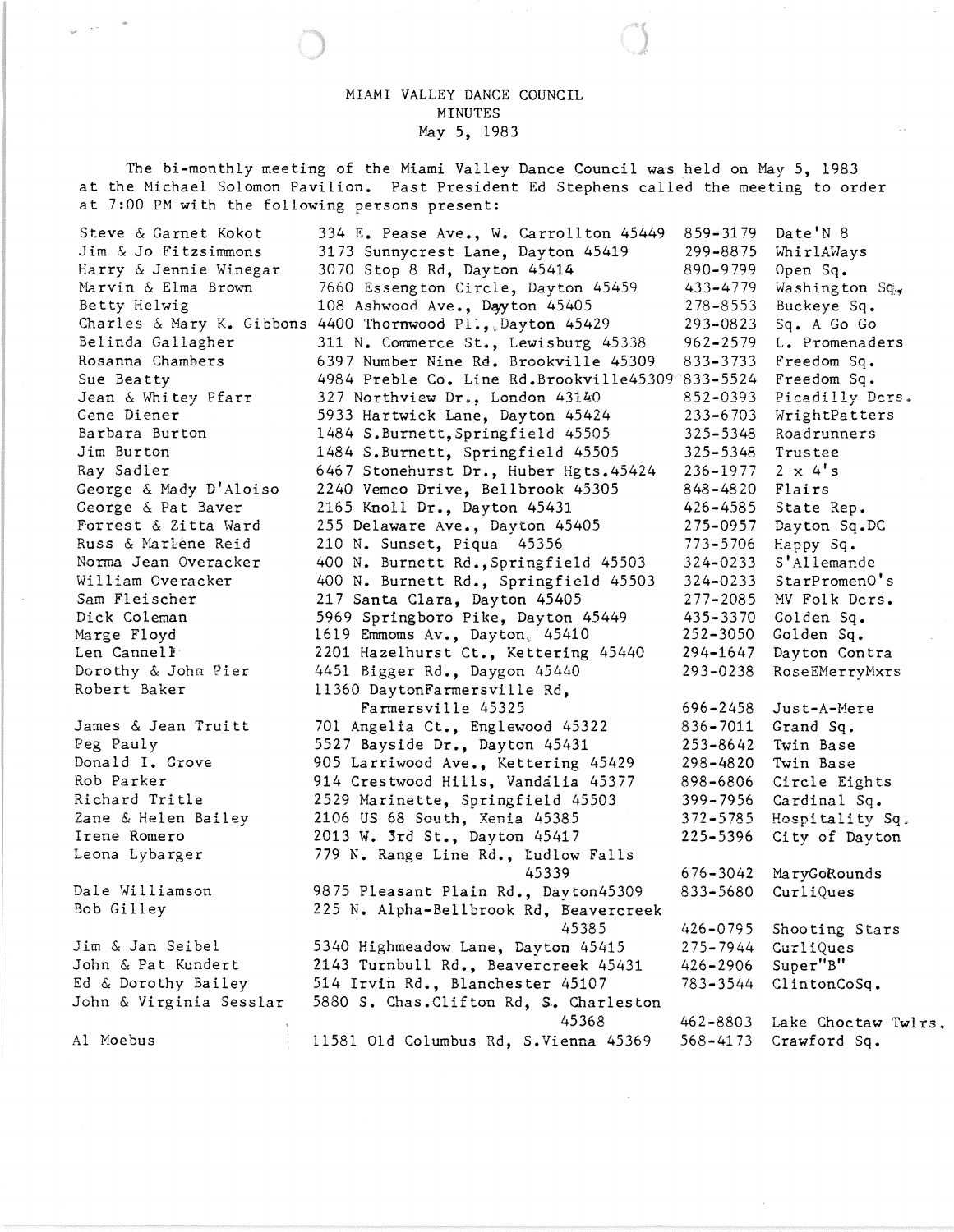Tommy J. Roby Jo Bonnell Paul Bonnell Don Hunter Ed Stephens Jim House Charlotte Campbell 1315 Devon Ave. Apt B4,Kettering 45429 53 Corona Ave., Dayton 45419 53 Corona Ave., Dayton 45419 285 Boyce Rd., Centerville 45459 7131 Shawhan Dr., Centerville 45459 3781 Kn01lwood Dr., Beavercreek 45432 865 Meadow Lane, Troy, 45373 299-0078 Ki ttyhawk Sq.  $298 - 3042$ 298-3042 '84 Conv. 434-1090 Treasurer 434-7257 Past Wees. 426-9358 MVRDC 335-2183 Secretary

The minutes of the Hay 5 meeting were approved as written.

Treasurer Don Hunter reported the balance on hand as of April 30, 1983 as follows: General<sup>\*</sup> Operating Fund, \$12,457.10; Building Fund, \$41,481.21; and a total balance of \$53,938.31. The Treasurer's report was accepted.

In the absence of the Vice-President, Ed reported that 68 couples are taking the Plus 1 and 2 workshop presently. Dave Hodson will be the caller for the Advanced I workshop that will begin at the Pavilion on June 20.

Ed presented an invitation to participate in the Bellbrook Lions Club Parade on Saturday, August 20, lineup at 3:00 PM and Parade at 4:00 PM. Information will be passed on tb Charlie Feeser and further notice will be in the NEWSLETTER. Also discussed was' the Kettering-At-Home Parade on Labor Day. The club will have to provide its own float if it has one for the parade this year. Dancers could march in the parade even if a float is not made. Ed asked for a club to volunteer to head up the preparation of a float that possibly could be used for other events during this 25th anniversary year of dancing conventions in Ohio. Representatives were asked to talk with their clubs about this project and get back to Charlie Feeser if interested. Come prepared. for sure by the July meeting to give an answer.

The question about storage of MVDC property was then brought to the floor. After much discussion, Jo Bonnell moved, Mady  $\bar{p}$ 'Aloiso seconded, that the trustees look intorenting a storage area for council equipment used during the year and for the convention. This would probably be on a year's basis and should be in the Dayton area. Motion carried.

The Callers' Association will again hold the Beginners' Dances next year. Further information will be available in the fall.

George Baver reported that the State Corporation is still looking for callers for State Fair Day, August 13. If a caller is interested, please contact Charlie Feeser, giving the caller's name and social security number. The State Corporation is also encouraging dancers to contact their congressmen to urge that they support HR 1706 which would make the Square Dance the National Folk Dance of the U.S. Information about this will be provided for each club. The State Corporation is sending a letter of, non-appreciation to the club, the council and the Caller Lab of the sponsors of an advertised square dance with BYOB. The club involved is not a HVDC club.

Paul Bonnell, before beginning to talk about conventions, announced that George and Pat Baver are now Vice President and Dick and Sandy Lang are President. of the. State Corporation. Paul then thanked all who made the computers and operated them for the '83 convention show in Cincinnati. He also thanked the  $2 \times 4$ 's and Wright-Patters who were the robot dancers. These dancers are available to travel. The Parade of Stars was impressive. Mike Grady, who oversaw the production, also filled in as MC